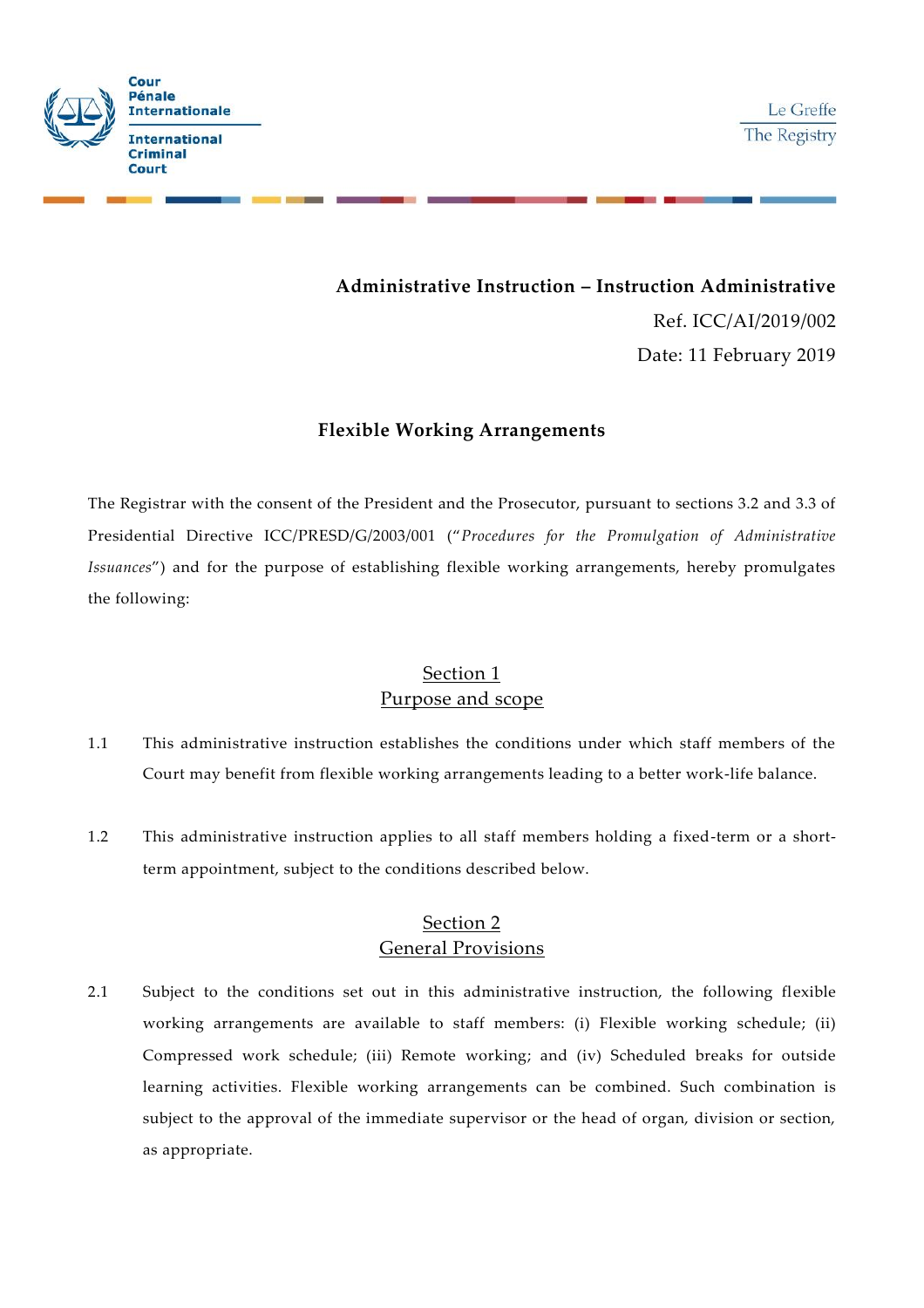- 2.2 The regular working hours of the Court, i.e. from 9:00 to 17:30 from Monday to Friday, with a one-hour mandatory lunch break, shall be observed, unless the staff member is working on a part-time basis or a specific flexible working arrangement is agreed in accordance with this administrative instruction.
- 2.3 All flexible working arrangements require careful planning and preparation and shall not be considered an entitlement or a vested right of staff members. Such arrangements require a specific written agreement, are not automatic and are contingent upon the specific work circumstances and exigencies of service. Staff members shall be aware that certain flexible working arrangements may not be compatible with their current function.
- 2.4 The flexible working arrangements established in this administrative instruction shall not affect any accrual of service credits for the purpose of salaries and entitlements.
- 2.5 Any costs resulting from the use of flexible working arrangements, such as those related to the necessary computer hardware, software, internet connection, communication, and any other charges, expenses or fees incurred by the staff member for the performance of his or her tasks under the flexible working arrangements or for complying with security and safety requirements, shall be borne by the staff member and not be reimbursed by the Court.
- 2.6 Flexible working arrangements shall not increase the risks to the Court's information, operations or reputation, nor increase the risks to those persons that interact with the Court. Supervisors and staff members shall be responsible to ensure that activities during flexible working arrangements are undertaken with full adherence to the risk management steps and security measures and policies, as outlined in the relevant administrative instructions and any related Standard Operating Procedures and/or guidelines.
- 2.7 The Human Resources Section shall provide guidance to staff members regarding flexible working arrangements. In addition, it shall provide statistics on flexible working arrangements to heads of organ, division or section, upon request, with respect to the number of staff members who have participated in different flexible working arrangements.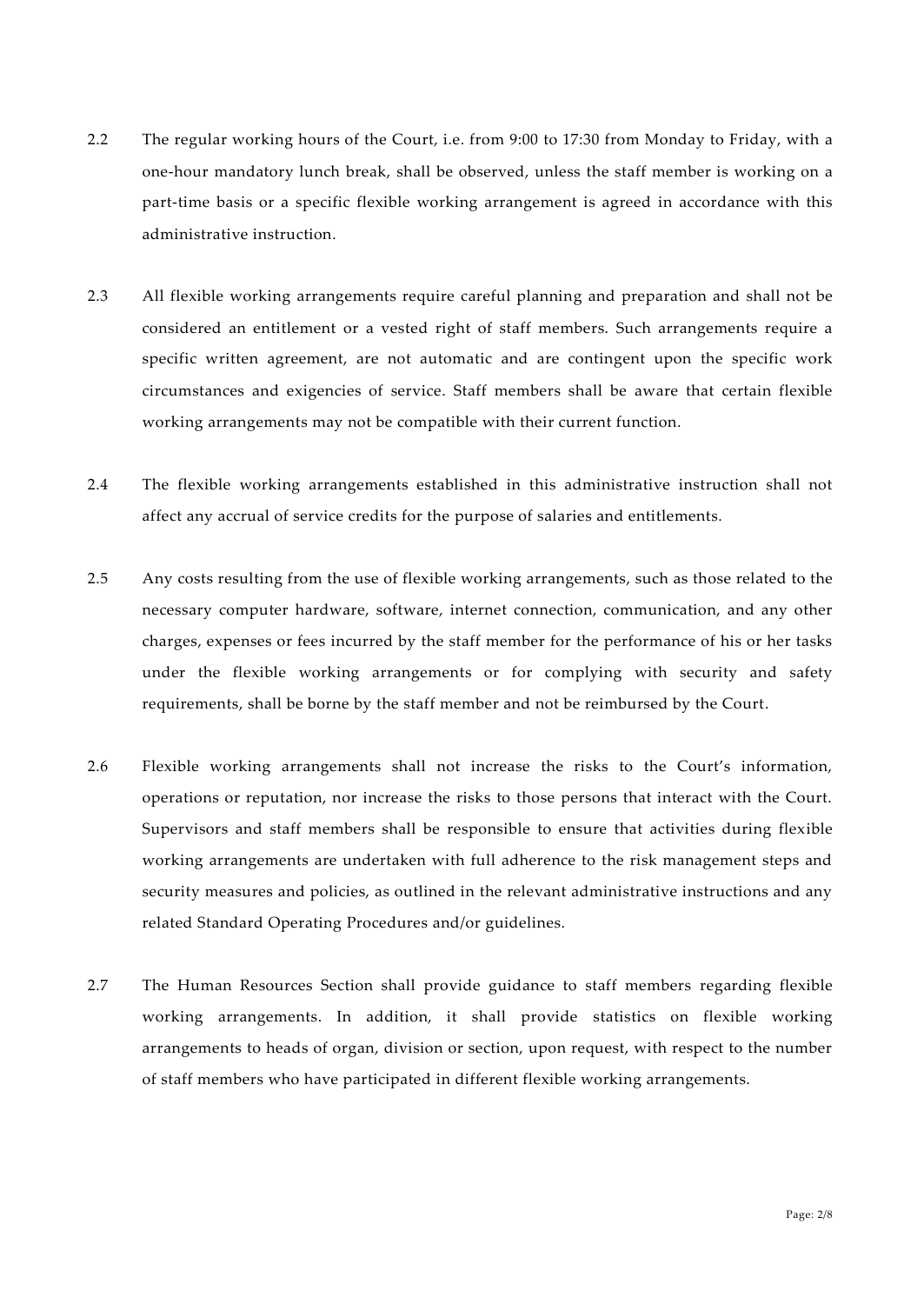# Section 3 Eligibility

3.1 All staff members are eligible for flexible working arrangements whether they are working on a full-time or part-time basis.

## Section 4 Flexible Working Schedule

- 4.1 A flexible working schedule is a schedule that permits flexible arrival and departing times within prescribed time limits.
- 4.2 Under this option, staff members are required to be present at the Court's premises, or at another authorized location, pursuant to section 6, during the core working hours, i.e. from 10:00 to 12:00 and from 14:00 to 16:00, unless otherwise agreed with the immediate supervisor and contingent upon the operational needs and priorities of their respective organizational unit.
- 4.3 Under this option, staff members shall work the full number of working hours per day, which is seven and one half hours in addition to the one-hour mandatory lunch break, pursuant to section 2.1 of Administrative Instruction ICC/AI/2013/007 ("*Overtime, Stand-By Duty, Compensatory Time Off, and Night Differential*"). Staff members shall complete the remaining working hours each day before, after, or partly before and partly after the core working hours. Staff members working on shifts are not eligible for the flexible working schedule under this section.
- 4.4 Authorized absence of less than two hours which isagreed upon between the staff member and the immediate supervisor, in accordance with Administrative Instruction ICC/AI/2011/004 ("*Recording of Attendance and Leave*"), shall not require an approved flexible working schedule and need not be recorded.

### Section 5 Compressed Work Schedule

5.1 A compressed work schedule is a schedule where the total number of hours required to be worked over a period of ten consecutive working days are compressed into nine working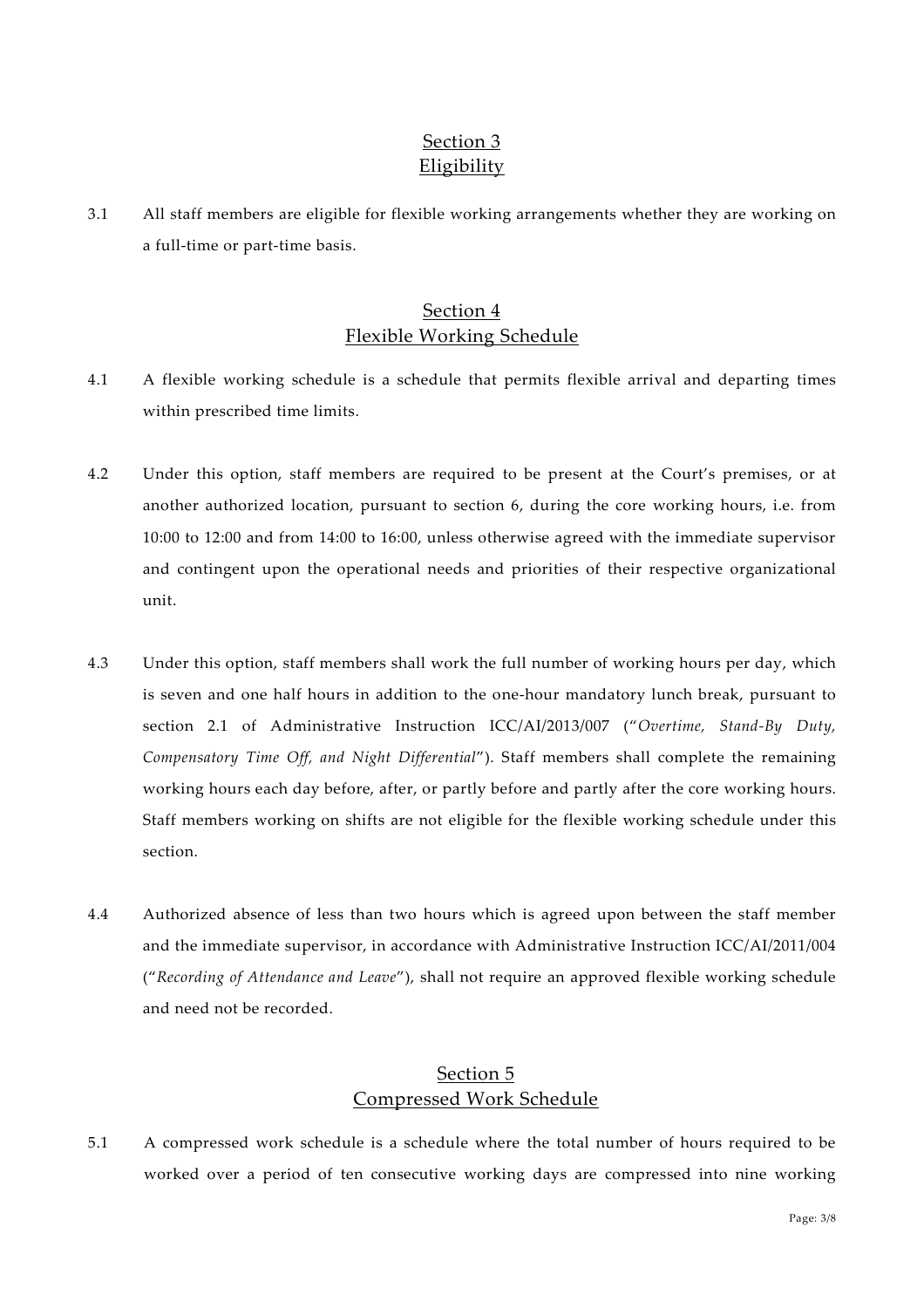days. These working hours should normally be equally spread among these nine days. When working on the compressed work schedule, on average the staff member would have to work an additional 50 minutes per day. This allows staff members, every other week, to take the tenth day off. Such a day off shall be recorded as a "compressed day off".

- 5.2 Managerial discipline is required to avoid scheduling meetings where the staff member is supposed to be present, or other work related assignments that concern the staff member, on the staff member's compressed day off. In the case of unforeseen events, emergencies or other exigencies of service, the immediate supervisor may require a staff member to come to work on what would otherwise be his or her compressed day off. In such cases, the staff member shall be allowed to exercise the day off on the next working day after the scheduled compressed day off, unless otherwise agreed with the immediate supervisor.
- 5.3 The compressed day off cannot be carried forward, accumulated, or credited to annual leave or compensatory time off. Extra time worked during a ten working day period in excess of the time necessary for one compressed day off cannot be carried over to the next ten working day period. If a staff member is sick on the designated compressed day off, that day will be recorded as sick leave. In such cases, the designated compressed day off shall be taken as the regular tenth day off during the next ten working day period without the staff member having to work on a compressed work schedule during this period.
- 5.4 If a staff member is absent on official travel, sick leave or annual leave for one day or less during the ten working day period, or if one official holiday falls within the ten working day period, the staff member has the option to suspend the arrangement or to work on a nine-in eight-day basis. The working hours of the ninth day should, in so far as possible, be equally distributed among the eight days.
- 5.5 If a staff member is absent on official travel, sick leave or annual leave for more than one day during the ten working day period, or if more than one official holiday falls within the ten working day period, the compressed work schedule will be automatically suspended. Immediate supervisors shall not approve, and staff members shall not request, compressed work schedules that fall during periods of anticipated official travel or leave.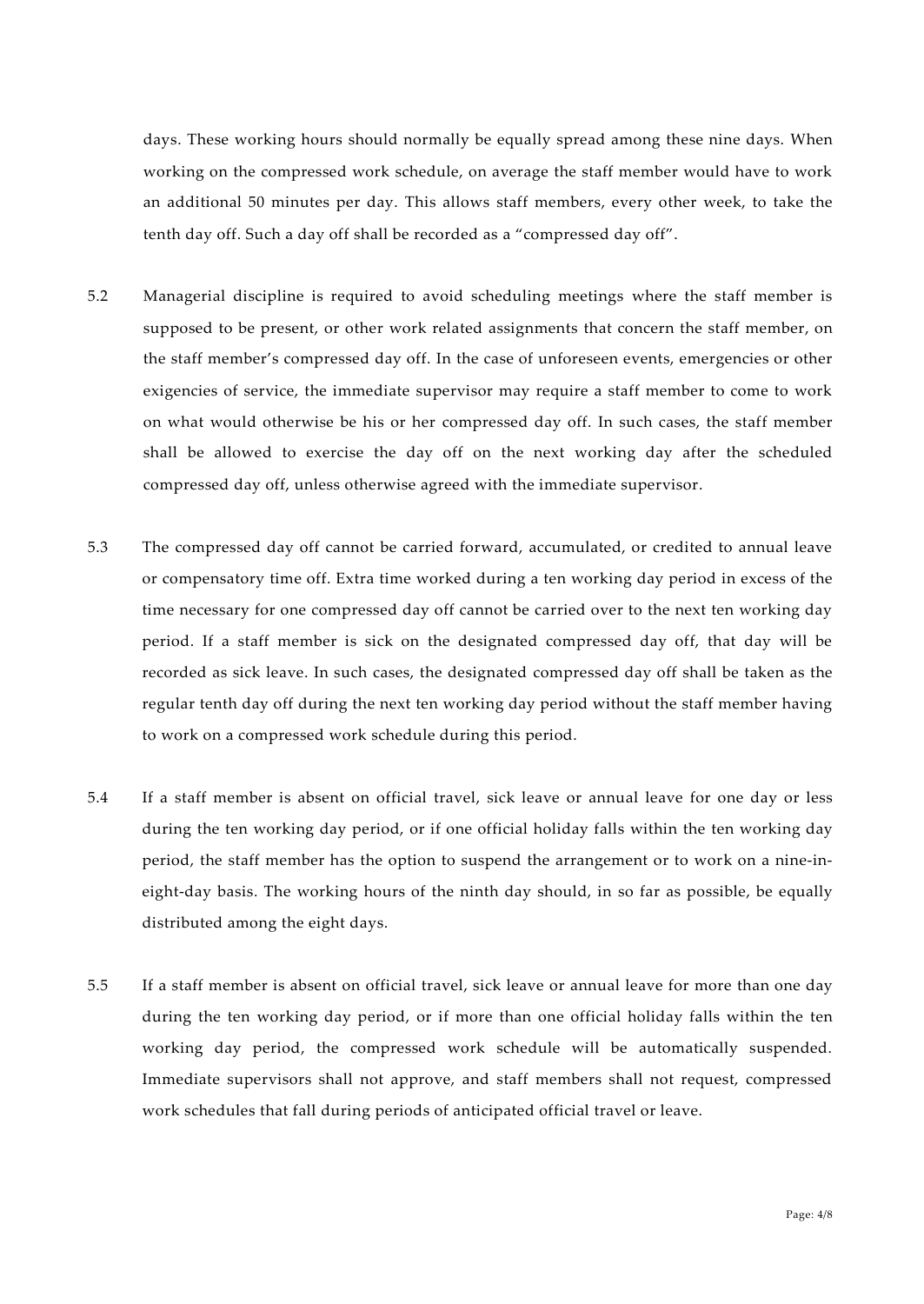### Section 6 Remote working

- 6.1 Under this option, staff members perform their work away from the Court's premises at a remote location within commuting distance.<sup>1</sup> Where consistent with the nature of the position and the functions to be performed, a staff member may work up to two (consecutive or non consecutive) full days per working week from an agreed remote location, provided he or she has access to the necessary data and equipment, can always be reached by telephone, email or videoconference and meets all requirements set out in sections 6.5 and 6.6. In exceptional circumstances, a longer period may be granted. When required, the staff member shall be available to attend meetings at the Court's premises or elsewhere. Remote working can be conducted on a regular basis, or on an ad-hoc basis, for example to finish a particular assignment.
- 6.2 Approval for remote working should only be granted if the immediate supervisor determines that the staff member has (i) a full understanding of his or her work in general and the specific tasks to be performed; (ii) demonstrated at least fully satisfactory performance; (iii) demonstrated the ability to work efficiently with minimal supervision, to establish priorities and to manage his or her own time; (iv) demonstrated the ability to access and handle ICC information securely; (v) holds a valid ICC information security awareness certificate issued within the preceding 12 months; and (vi) complies with conditions set out under sections 6.5 and 6.6 below.
- 6.3 The work that the staff member is authorized to perform from a remote location should be (i) measurable in terms of quality and quantity; (ii) non-dependent for its satisfactory completion on direct personal contact and presence at the office; and (iii) non-reliant on information, materials or facilities that are not readily available at the remote working location, other than those accessible via the Court's approved secure remote access system.
- 6.4 Staff members authorized to work from a remote location under this option shall work the regular and full number of working hours per day specified in their contractual arrangements,

 $1$  "Commuting distance" means a distance between the remote working location and the Court's premises in the duty station the staff member is assigned to that would allow the staff member to be physically present, on short notice, at the Court's premises during the required working hours, when requested.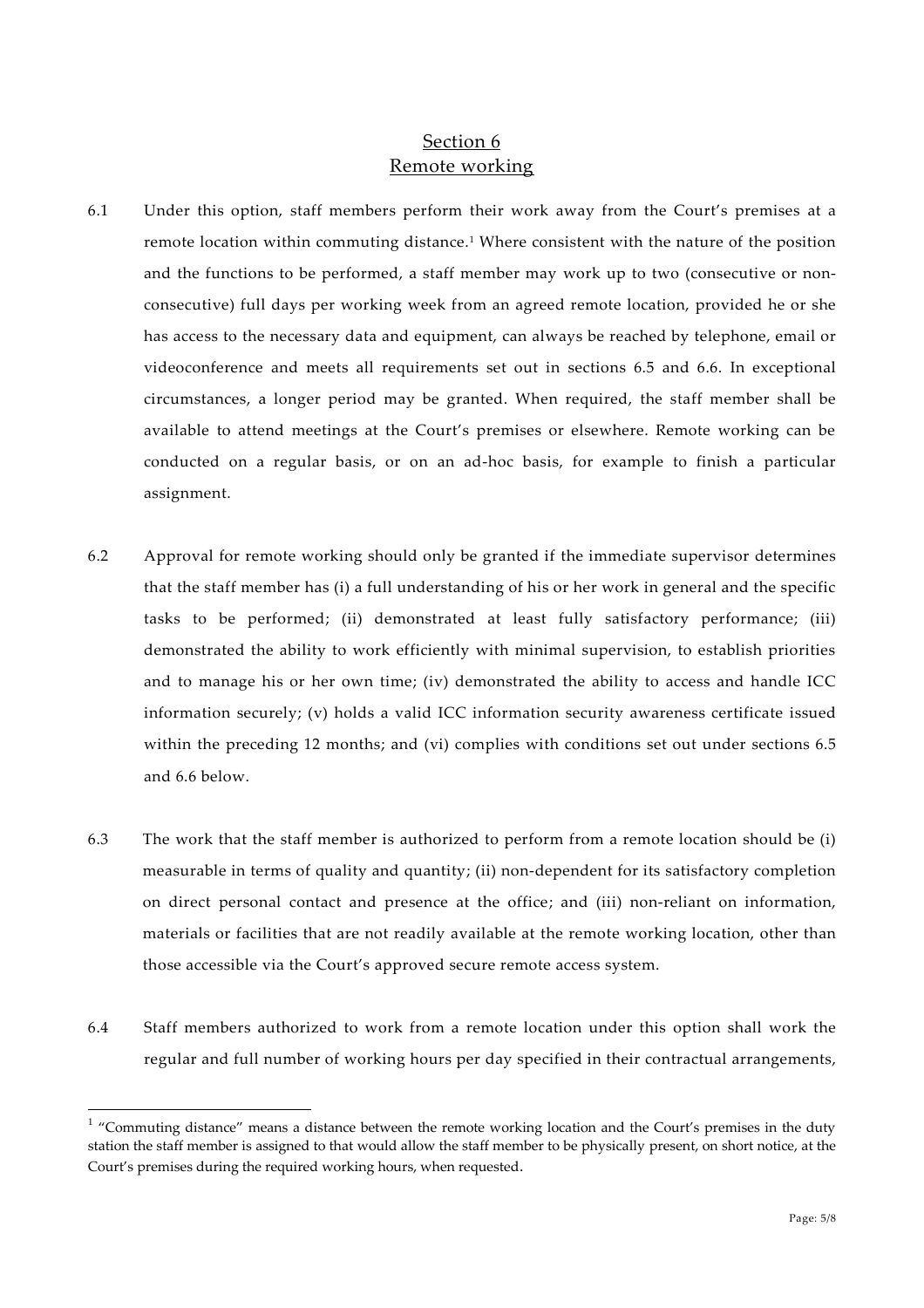following either a full-time or a part-time schedule, unless otherwise agreed pursuant to section 5.

- 6.5 Staff members performing their duties in a remote working location shall not use any method other than the Court's approved secure remote access system and applications to access Court data, as provided by the Court, and subject to availability. Staff members shall not copy or export non-public files from the Court's computers, nor shall they transfer such files via personal email in the context of remote working. Any form of access that could result in the Court's non-public information being stored on any untrusted computer (e.g. files copied to an untrusted computer via USB stick or via email download) is prohibited.
- 6.6 Staff members shall declare to have read and agreed to the terms set out in the Court's Security and Safety Checklist prior to starting the remote working arrangement, and shall declare that all remote working arrangements and measures put in place with respect to the remote working environment and necessary equipment comply with the Court's safety and security requirements, and with its information protection policies and standards, including the regime outlined in Administrative Instruction ICC/AI/2007/001 ("*ICC Information Protection Policy*"). The Security and Safety Checklist is attached to this administrative instruction, as Annex I.

## Section 7 Scheduled breaks for outside learning activities

- 7.1 Under this option, eligible staff members may participate in orattend courses or other similar events, including but not limited to seminars or conferences, relevant to their professional development, at universities or other learning institutions. Staff members may, subject to operational needs, request breaks of up to three hours per working day for a maximum of two days per week. The hours spent away from work during a particular week must be made up during that same week.
- 7.2 Eligible staff members shall determine with their immediate supervisor whether the specific request for outside learning activities would best fall under the scope of Administrative Instruction ICC/AI/2011/003 ("*Staff Development Leave*"), or be considered a scheduled break for outside learning activities under section 7 of this administrative instruction. The Human Resources Section can assist in that process by providing the necessary guidance, if needed.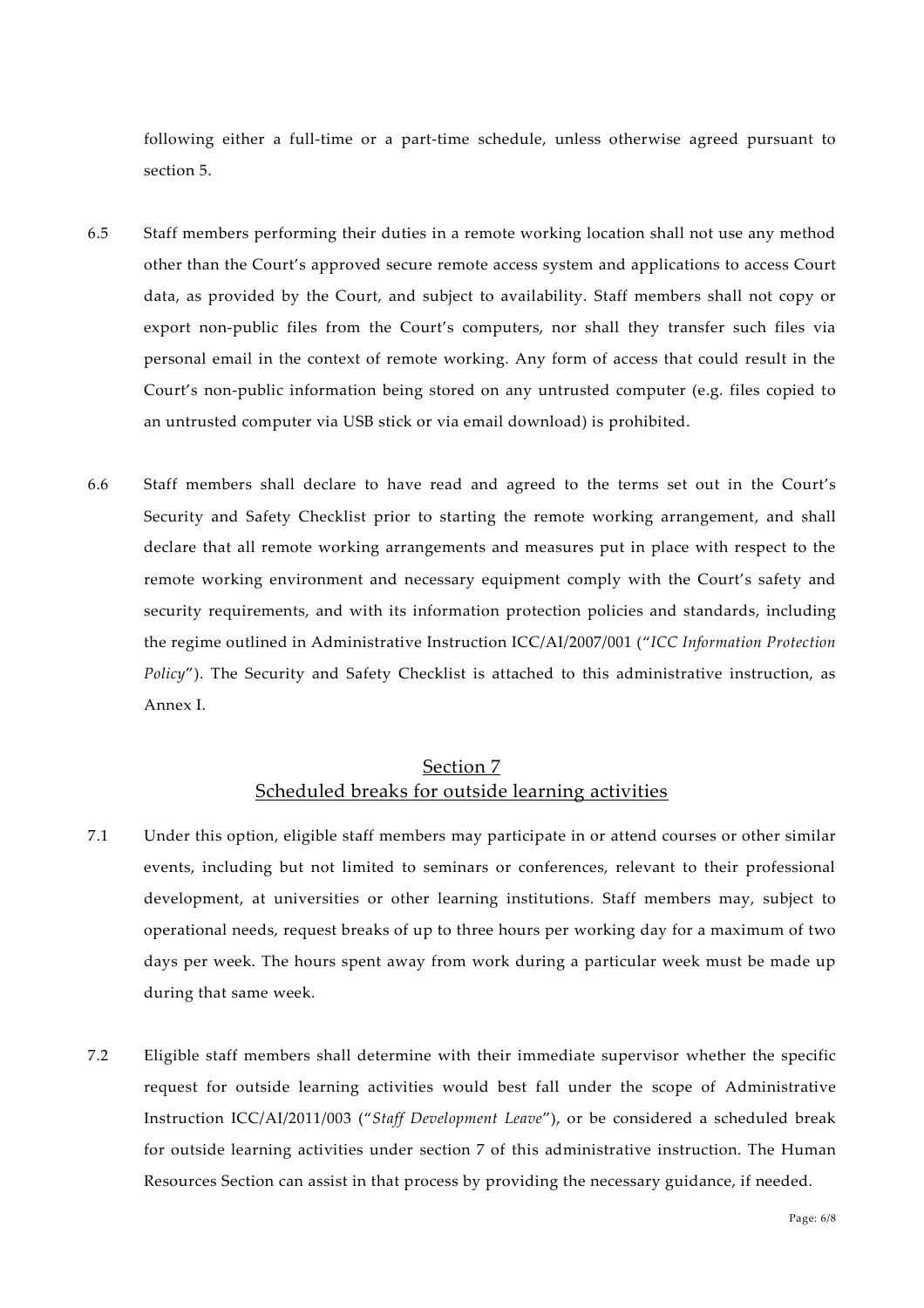### Section 8 Procedures for flexible working arrangements

- 8.1 Staff members shall firstly discuss the request with their immediate supervisor and, if needed under the terms of this administrative instruction, with the head of organ, division or section, as appropriate. The immediate supervisor must ensure that the duties and functions to be provided by the staff member are covered, where required, during the full regular working hours.
- 8.2 All flexible working arrangements are solely at the discretion of the immediate supervisor, who will assess the request and reply within a reasonable time. Supervisors are expected to discuss all arrangements with their head of organ, division or section, as appropriate, to allow for equal treatment among staff members. For such purpose, the interests of the Court, including its operational needs, its priority objectives, the nature of the staff member's post and related functions, and the needs of the staff member, shall be taken into account.
- 8.3 In determining whether to approve the flexible working arrangement requested by a staff member, the immediate supervisor or the head of organ, division or section, as appropriate, shall uphold and respect the principle of equal treatment. They shall also take into account requests from other staff members performing the same or similar functions, but under different supervisors, and the needs of the specific job. The immediate supervisor shall be responsible for the proper implementation of flexible working arrangements. He or she shall also provide feedback on those arrangements when assessing staff performance. A staff member must ensure that his or her level of productivity and efficiency is not affected by choosing to work flexibly.
- 8.4 Staff members must lodge a formal request as a first step through the ICC Intranet page. Upon submission, the staff member's request will automatically be forwarded to the immediate supervisor for his or her initial assessment and decision.
- 8.5 In case the immediate supervisor does not approve the request submitted and the staff member wants to pursue it, (i) the reasons motivating the rejection shall be provided to the staff member in writing; and (ii) a reassessment of that decision shall be carried out by the head of organ, division or section, as appropriate. During his or her reassessment, the head of